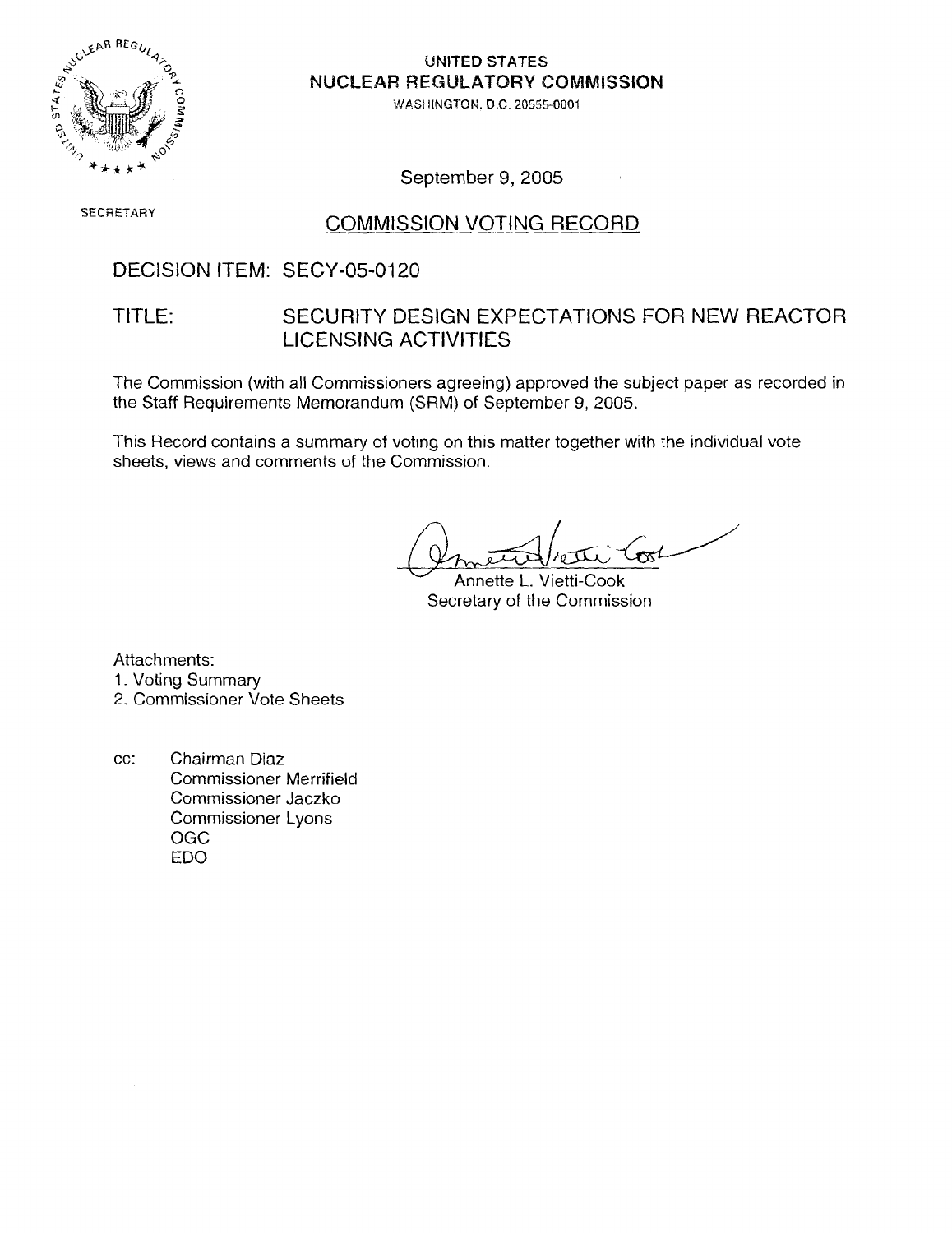### VOTING SUMMARY - SECY-05-0120

### RECORDED VOTES

|                    | APRVD DISAPRVD ABSTAIN PARTICIP COMMENTS | <b>NOT</b> |        | DATE    |
|--------------------|------------------------------------------|------------|--------|---------|
| CHRM. DIAZ         | X                                        |            | X.     | 7/28/05 |
| COMR. MERRIFIELD X |                                          |            | X.     | 8/11/05 |
| COMR. JACZKO       | $\chi$                                   |            | $\chi$ | 8/19/05 |
| COMR. LYONS        | X                                        |            | X.     | 7/27/05 |

### COMMENT RESOLUTION

In their vote sheets, all Commissioners approved the staff's recommendation and provided some additional comments. Subsequently, the comments of the Commission were incorporated into the guidance to staff as reflected in the SRM issued on September 9, 2005.

 $\ddot{\phantom{1}}$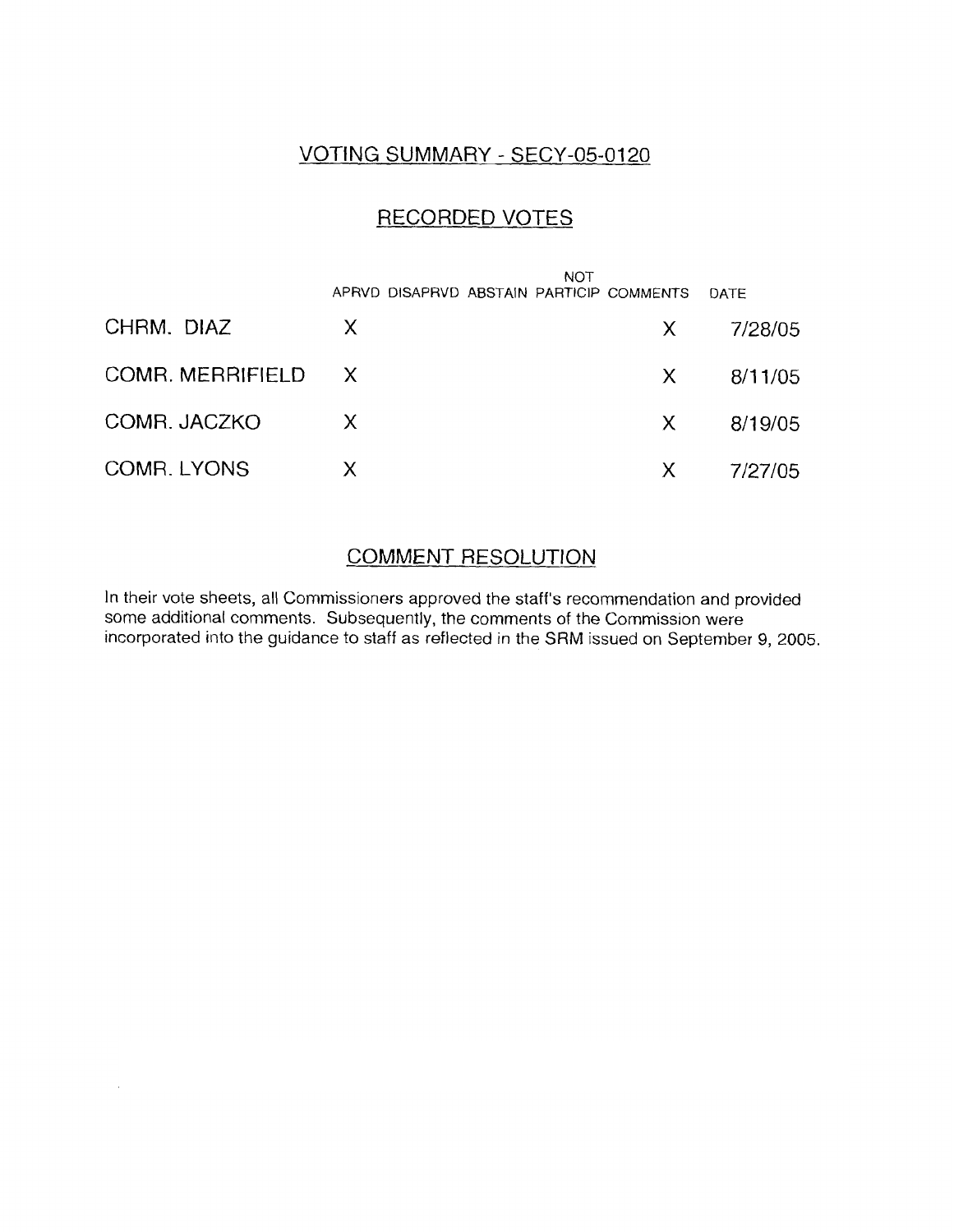## RESPONSE SHEET

- TO: Annette Vietti-Cook, Secretary
- FROM: CHAIRMAN DlAZ

SUBJECT: **SECY-05-0120** - **SECURITY DESIGN EXPECTATIONS FOR NEW REACTOR LICENSING ACTIVITIES** 

Approved x prisapproved \_\_\_\_\_\_ Abstain \_\_\_\_\_

Not Participating

COMMENTS:

**Approved with comments. Comments attached.** 

|                             | SIGN.       |  |
|-----------------------------|-------------|--|
|                             | <b>DATE</b> |  |
| Entered on "STARS" Yes [ No |             |  |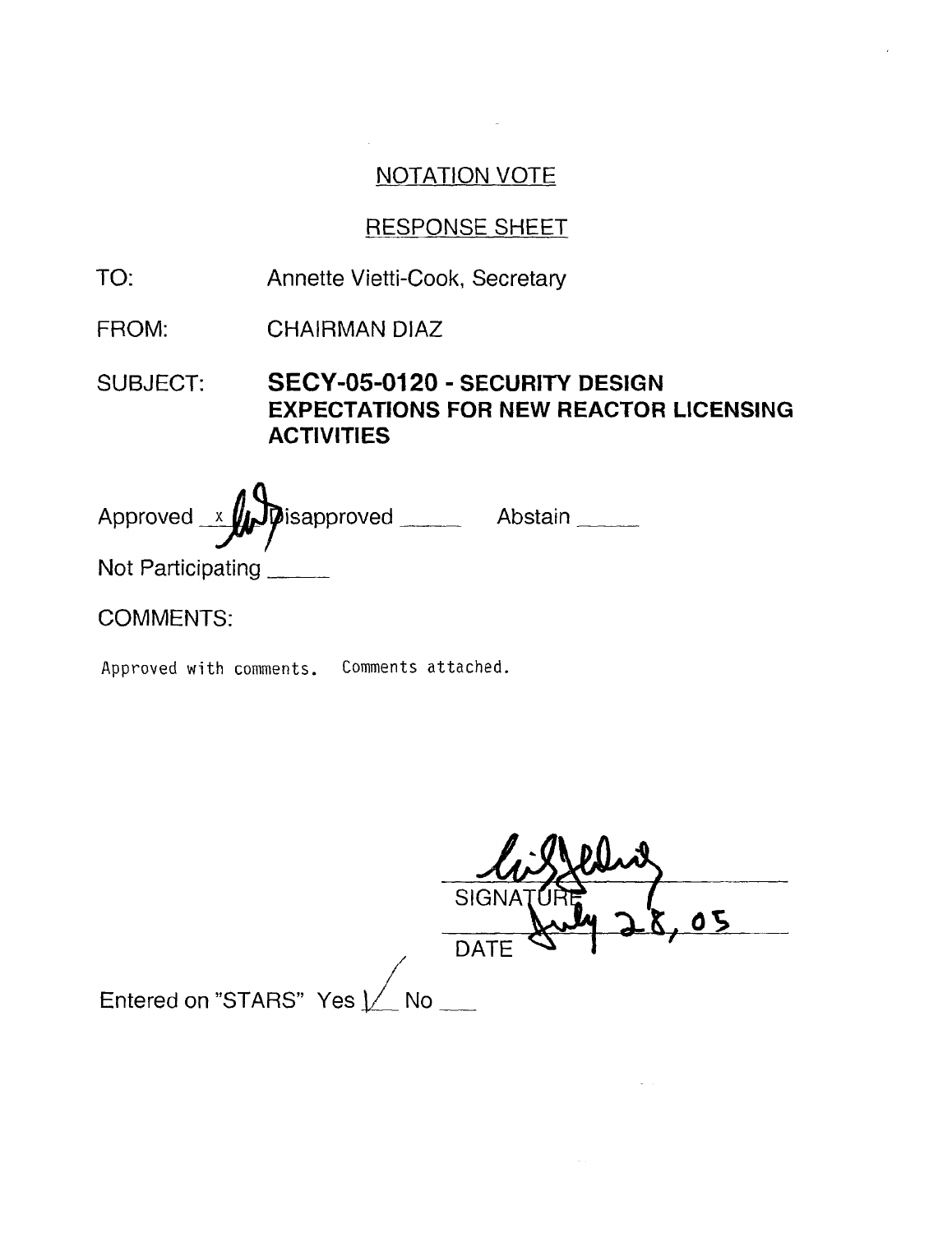#### Chairman Diaz' Comments on SECY-05-0120

Design features to enhance safety and security should be considered and resolved at an early stage in the regulatory process, preferably prior to receiving an application for a combined license. Early in the regulatory process, issues are easier to identify and can be more effectively addressed. Additionally, safety and security design features should be fully integrated and compliment preparedness initiatives. I agree with the substance of SECY-05- 0120 and I approve the staff recommendations with the following clarifications:

- The staff should revise the Commission Policy Statement on the Regulation of Advanced Nuclear Power Plants (51 FR 24643) to integrate the expectations for security and preparedness with the current expectations for safety.
- The staff should conduct a rulemaking to require applicants to submit a safety and security assessment that addresses the relevant security requirements which are currently established by order, including the requirements for protection against the supplemented design basis threat and the requirements for enhanced mitigative measures. The staff should also work with stakeholders to develop guidance for these safety and security assessments.
- The staff should facilitate the early resolution of relevant safety and security design issues for design certifications. Until the relevant security requirements currently established by order are generically established by rulemaking, applicants should be encouraged to submit, with the application, a design-specific safety and security assessment.

Based on the information provided by the applicants, the staff should confirm that the design features are consistent with the relevant security requirements. Also, the staff should confirm that reasonable and practicable safety and security features have been appropriately integrated into the design.

The staff should develop an implementation plan for these activities that provides for enhanced integration of safety, security and preparedness.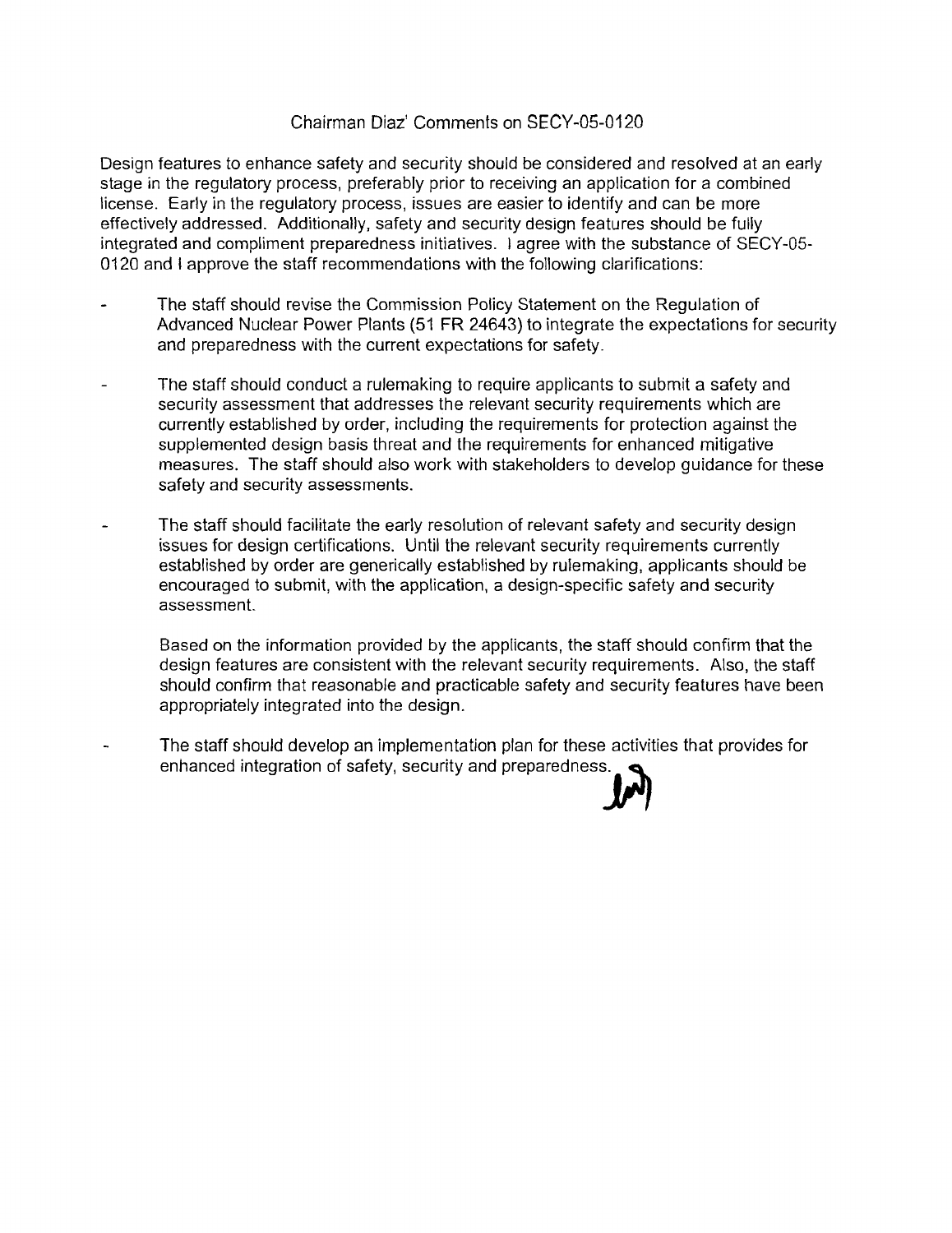## RESPONSE SHEET

- TO: Annette Vietti-Cook, Secretary
- FROM: COMMISSIONER MERRIFIELD

SUBJECT: **SECY-05-0120** - **SECURITY DESIGN EXPECTATIONS FOR NEW REACTOR LICENSING ACTIVITIES** 

| Approved Consumers Disapproved Consumers Abstain |                                         |
|--------------------------------------------------|-----------------------------------------|
| Not Participating                                |                                         |
| <b>COMMENTS:</b>                                 | Approach sight to the attached conners. |
|                                                  | SIGOATURE                               |

Entered on "STARS" Yes  $\sqrt{}$  No  $\pm$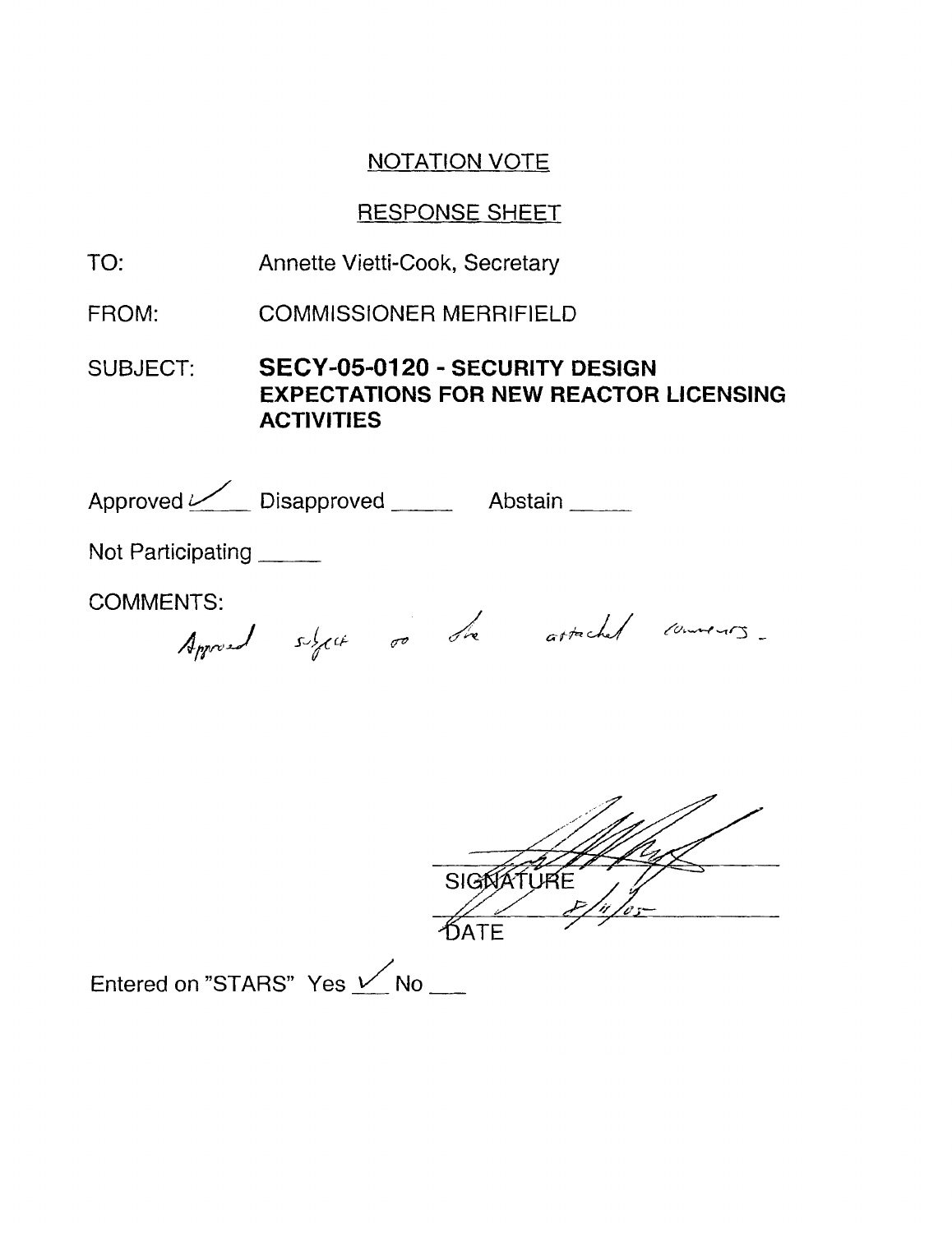#### Commissioner Merrifield's Comments on SECY-05-0120

I commend the staff for developing a cogent plan to address security issues during the design phase of new and next generation reactors, and I approve the staff's proposed actions in SECY-05-0120, with the following comments on Proposed Actions 1 and 2.

#### Proposed Action 1

I agree that the 1994 Commission Policy Statement on the Regulation of Advanced Nuclear Power Plants should be revised to explicitly encourage applicants for a design certification to consider enhancing the design of the plant to include additional security features. I believe designers of plants in the post-911 1/01 world realize that the threat environment has changed since the current fleet of operating power reactors was designed over thirty years ago. It is reasonable to assume that designers of new reactors will seek to consider the limitations of their designs from both a safety and a security perspective. Therefore, providing the design basis threat information to reactor designers, who have been given the proper clearance, will allow them to analyze ways to defend against the threat and establish security design aspects at a very early stage. Incorporating these security aspects at the early stage of the design should result in a more robust security posture requiring less reliance on operational security programs after the plant is constructed.

#### Proposed Action 2

I also agree that the staff should engage the industry stakeholders early on to develop guidance for the submission of security assessments and target set analysis for new and next generation reactor designs. However, I caution the staff that submission of such information by an applicant is strictly voluntary at this time, and this draft guidance cannot be used as a basis for denying applications submitted before completion of a rulemaking that would require applicants to submit this type of information. Until such a rule is promulgated, applicants should be encouraged to submit these items on a voluntary basis, but no applicant would be required to submit this information as part of the application. Further, it must be made clear to applicants that staff review of such information would not constitute a final NRC determination that design features meant to mitigate security issues fulfill any security requirements imposed by order on the existing fleet of operating reactors.

falluf<br>P<sup>a</sup>rphos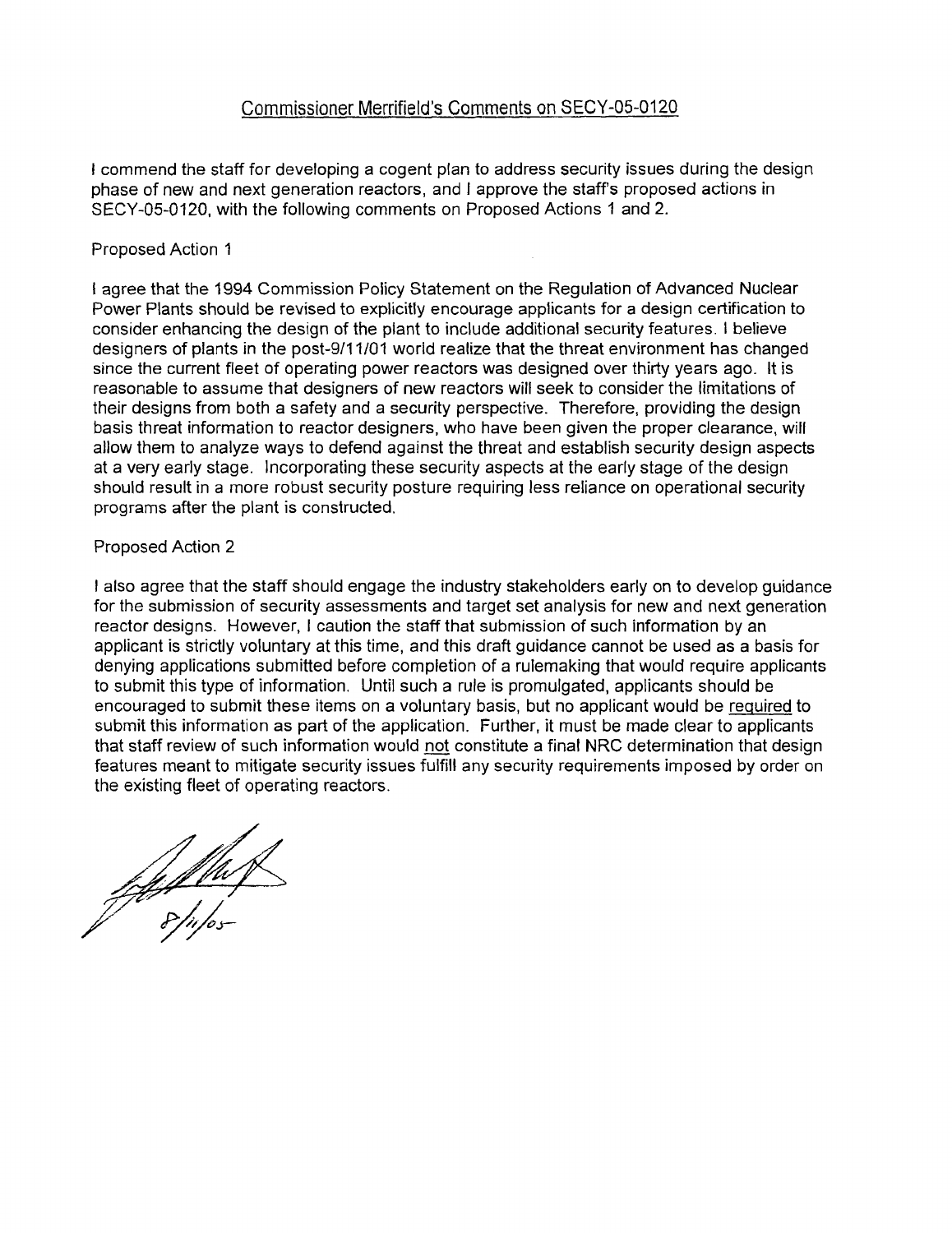### RESPONSE SHEET

- TO: Annette Vietti-Cook, Secretary
- FROM: COMMISSIONER JACZKO

SUBJECT: **SECY-05-0120** - **SECURITY DESIGN EXPECTATIONS FOR NEW REACTOR LICENSING ACTIVITIES** 

Approved X Disapproved Abstain

Not Participating

COMMENTS:

*See* **attached** cments.

SIGNATURE

DATE<br>Entered on "STARS" Yes  $\times$  No \_\_\_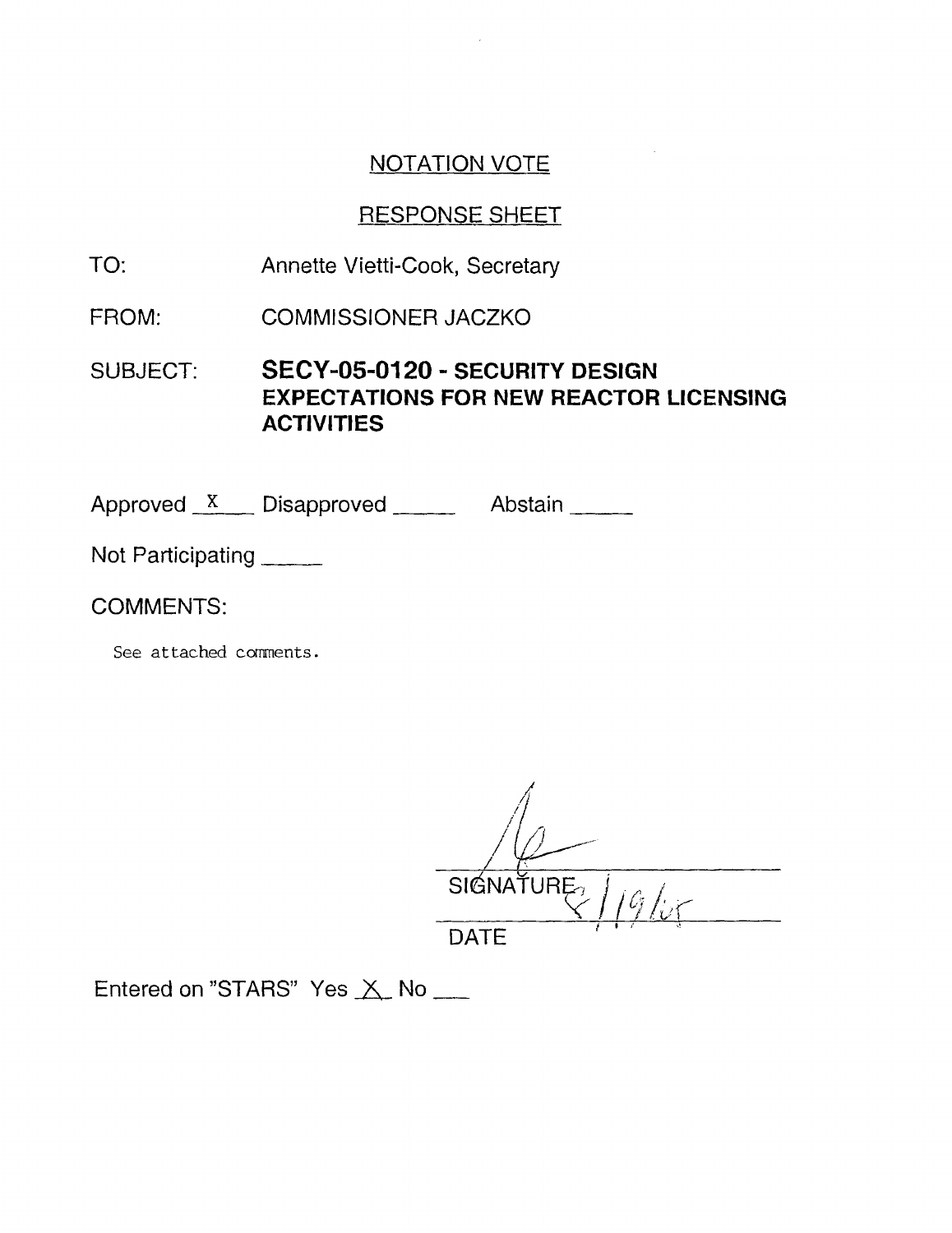#### **Commissioner Jaczko's Comments on SECY-05-0120 Security Design Expectations for New Reactor Licensing Activities**

I approve the staff's recommendations in this paper which will encourage security enhancements in future nuclear power plant designs.

With the issuance of the 2002 security orders, the continuing implementation of measures to mitigate against the affects of large fires that is described in section B.5.B of those orders, and the policy changes outlined in this paper, the NRC has taken important steps to convey security requirements for both the current and any future plants.

I agree with the Chairman that resolving safety and security issues early in the regulatory process is better for the public, the licensee, and the agency. Just as new reactors will include enhanced safety features, I believe **advanced** designs for nuclear power plants should include **advanced** security capabilities. The current fleet of reactors is now required to mitigate against the affects of certain security threats, but it is only logical that future reactors should be engineered to *minimize* damage from these threats.

The next vehicle for the Commission to formalize such a requirement will be in the upcoming rulemaking on the design basis threat. I therefore concur with the staff that the Commission should set a clear policy so that its expectations for security in design certifications and combined operating licenses submitted while that rulemaking is under consideration are transparent.

~r,eg&y **6.** Jaczko bate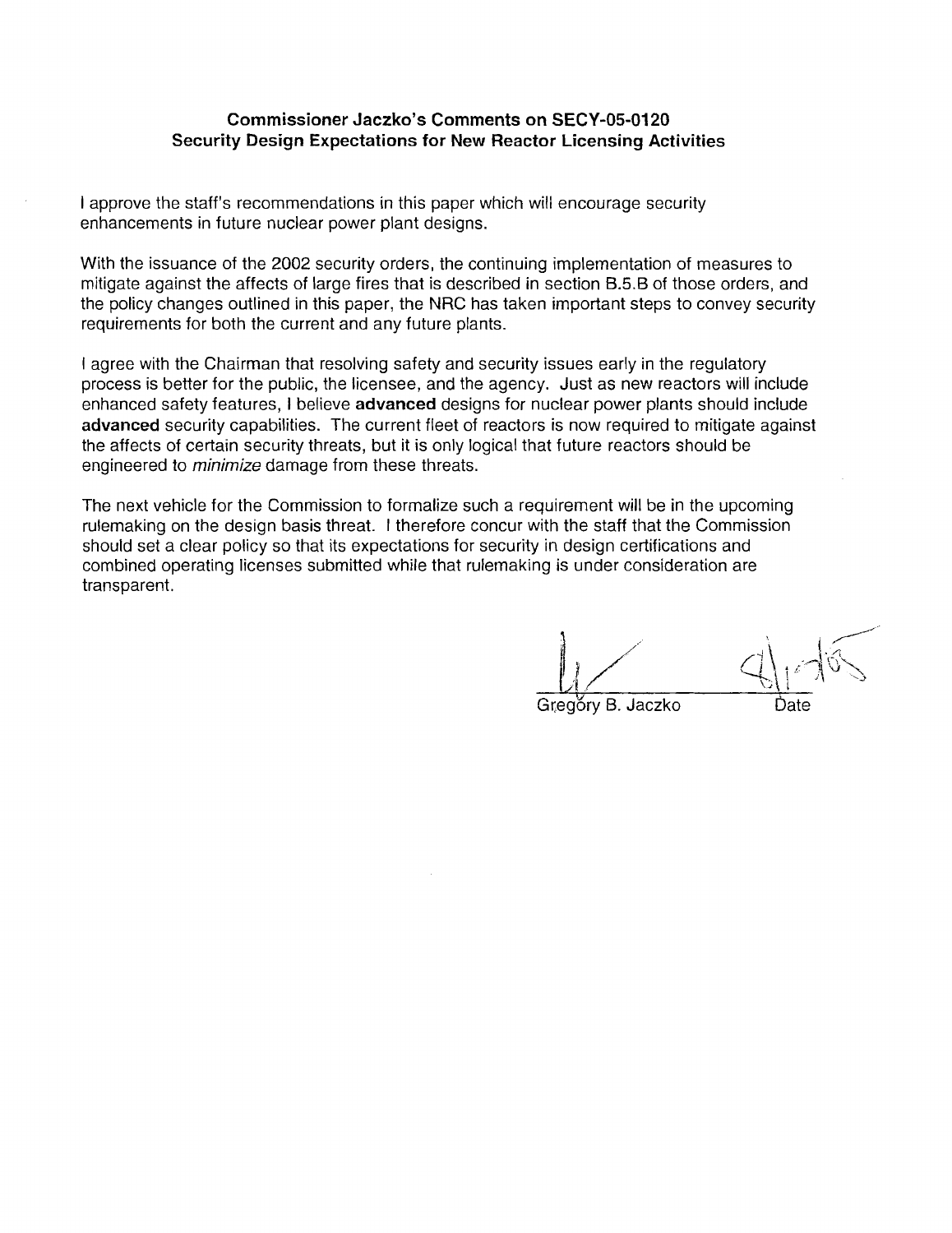## RESPONSE SHEET

- TO: Annette Vietti-Cook, Secretary
- FROM: COMMISSIONER LYONS

SUBJECT: **SECY-05-0120** - **SECURITY DESIGN EXPECTATIONS FOR NEW REACTOR LICENSING ACTIVITIES** 

Approved  $x$  Disapproved Abstain

Not Participating

COMMENTS:

See **attached comments.** 

Entered on "STARS" Yes  $\sqrt{}$  No  $\sqrt{}$